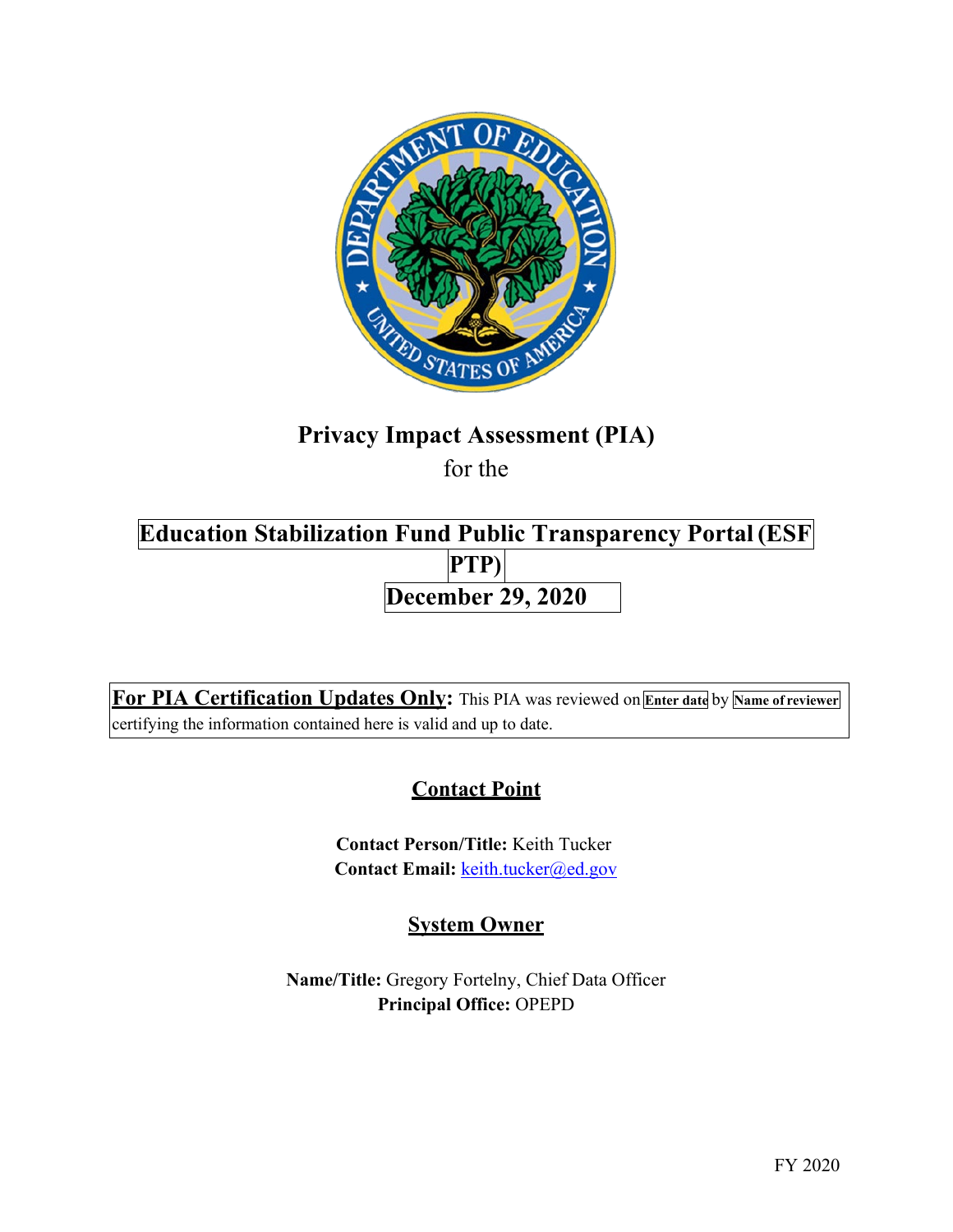**Please submit completed Privacy Impact Assessments to the Privacy Office at [privacysafeguards@ed.gov](mailto:privacysafeguards@ed.gov)**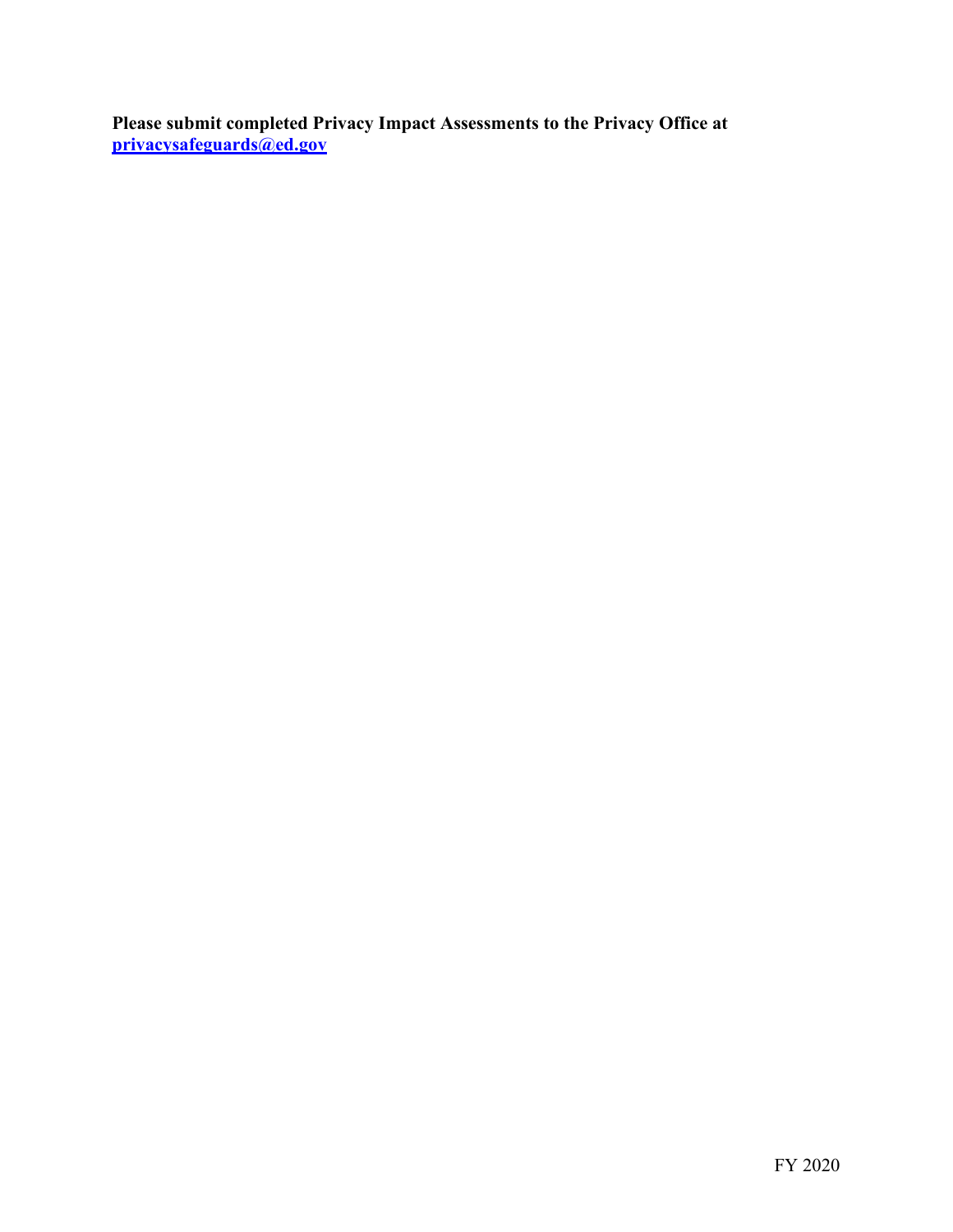*Please complete this Privacy Impact Assessment (PIA) on how personally identifiable information (PII) is collected, stored, protected, shared, and managed electronically by your system. You may wish to consult with your ISSO in completing this document. If a question does not apply to your system, please answer with N/A.* 

### **1. Introduction**

**1.1.** Describe the system including the name, acronym, and a brief description of the program or purpose for the system.

The Education Stabilization Fund Public Transparency Portal (ESF PTP) provides a public-facing website showing how grants authorized by the Coronavirus Aid, Relief, and Economic Security (CARES) Act were allocated and what was done with the funds. The website includes a path to a data collection tool that is restricted to users authorized to submit annual performance report information for Education Stabilization Fund (ESF) grants. The system also feeds reports and dashboards for use by Department of Education (ED) staff.

**1.2.** Describe the purpose for which the personally identifiable information  $(PII)^1$  iscollected, used, maintained or shared.

Name and contact information for grantee points of contact is used for the purpose of coordinating the data collection. The PII is only used for creating user accounts for the grantee points of contact so they can submit the data collection responses, and for contacting the points of contact to resolve any issues with their responses. The names and contact information are not shared on the public-facing website.

**1.3.** Is this a new system, or one that is currently in operation?

#### New System

**1.4.** Is this PIA new, or is it updating a previous version?

## New PIA

**1.5.** Is the system operated by the agency or by a contractor?

### Contractor

**1.5.1.** If the system is operated by a contractor, does the contract or other acquisitionrelated documents include privacy requirements?

<sup>&</sup>lt;sup>1</sup> The term "personally identifiable information" refers to information which can be used to distinguish or trace an individual's identity, such as their name, social security number, biometric records, etc. alone, or when combined with other personal or identifying information which is linked or linkable to a specific individual, such as date and place of birth, mother's maiden name, etc. [OMB Circular A-130, page 33](https://obamawhitehouse.archives.gov/sites/default/files/omb/assets/OMB/circulars/a130/a130revised.pdf)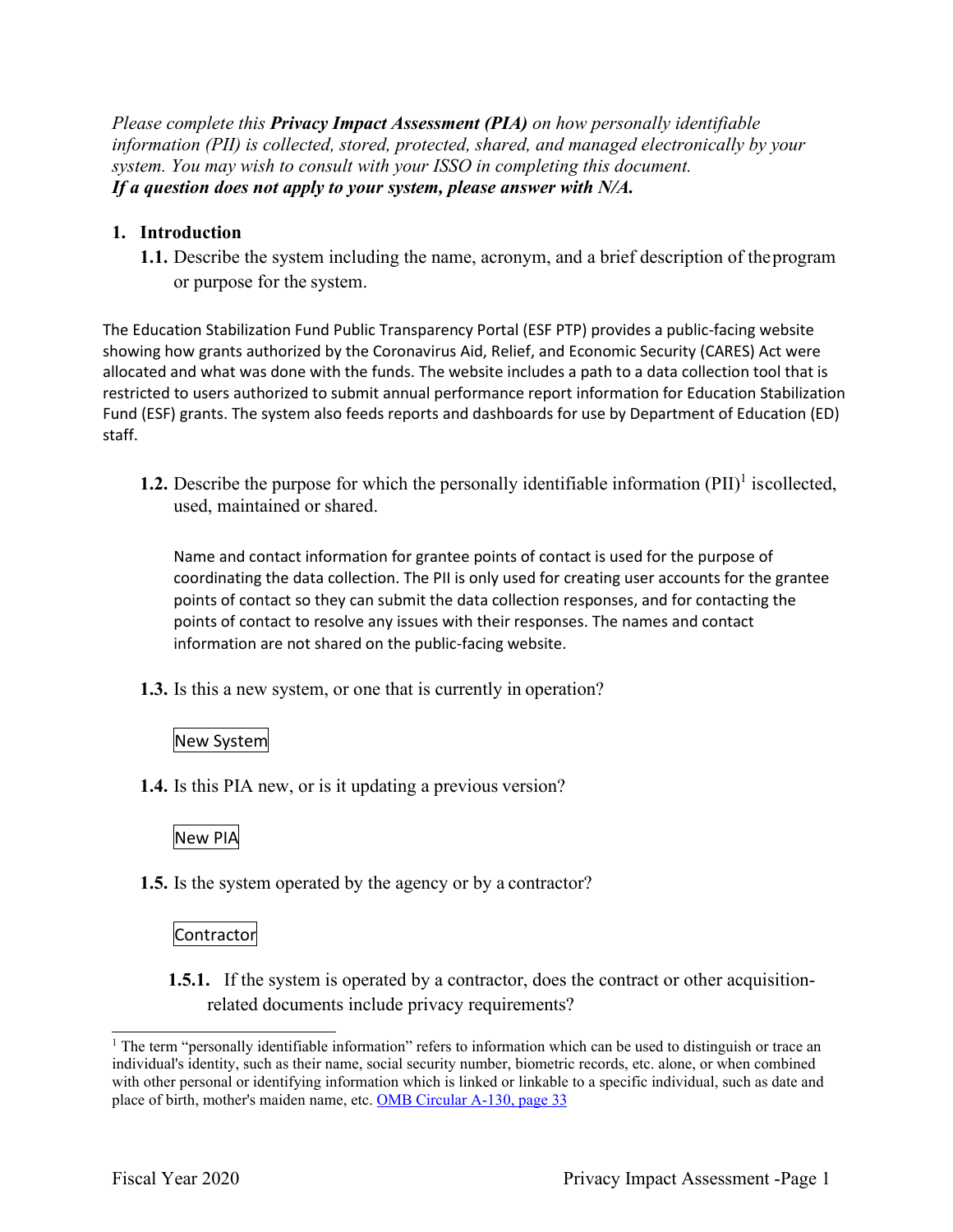$\Box$  N/A Yes

## **2. Legal Authorities and Other Requirements** *If you are unsure of your legal authority, please contact your program attorney.*

**2.1.** What specific legal authorities and/or agreements permit and regulate the collection and use of data by the system? Please include name and citation of the authority.

No specific reporting requirements for the ESF grants were cited in the CARES Act, so the general reporting requirements for ED grant programs are applied. The information collection is authorized under 20 U.S.C. 1221e-3, 1231a, and 3474, which allow the Secretary to promulgate rules and regulations to operate and govern ED's programs. The regulations authorizing the information collections conducted through the ESF PTP are defined in 34 CFR 75 and 34 CFR 76. Information collection instruments specific to reporting for the ESF grants were approved by the Office of Management and Budget in accordance with the Paperwork Reduction Act of 1995 and 2 CFR 200.327 and 2 CFR 200.328.

## **SORN**

**2.2.** Is the information in this system retrieved by an individual's name or personal identifier such as a Social Security Number or other identification?

## No

**2.2.1.** If the above answer is **YES,** this system will need to be covered by Privacy Act System of Records Notice(s)  $(SORN(s))$ .<sup>2</sup> Please provide the SORN name, number, Federal Register citation and link, or indicate that a SORN is in progress.

 $\overline{M}$  N/A

Click here to enter

**2.2.2.** If the above answer is **NO**, explain why a SORN was not necessary. For example, the information is not retrieved by an identifier, the information is not maintained in a system of records, or the information is not maintained by the Department, etc.

 $\overline{M}$  N/A

<sup>&</sup>lt;sup>2</sup> A System of Records Notice (SORN) is a formal notice to the public that identifies the purpose for which PII is collected, from whom and what type of PII is collected, how the PII is shared externally (routine uses), and how to access and correct any PII maintained by ED[. https://connected.ed.gov/om/Documents/SORN-Process.pdf](https://connected.ed.gov/om/Documents/SORN-Process.pdf)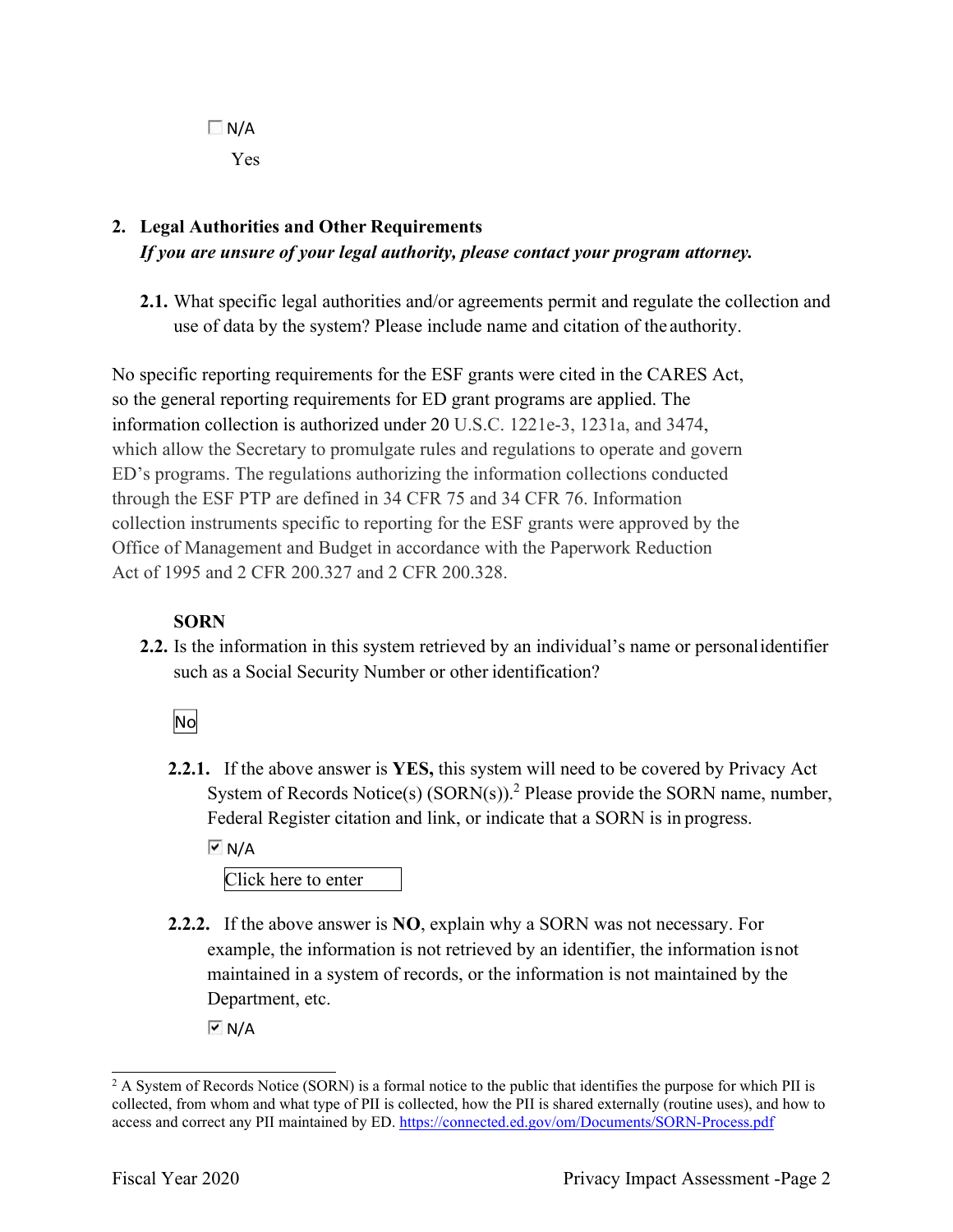The information managed by the system is not retrieved by an individual's name or personal identifier and is not maintained in a system of records.

#### **Records Management**

**If you do not know your records schedule, please consult with your records liaison or send an email to [RMHelp@ed.gov](mailto:RMHelp@ed.gov)**

**2.3.** What is the records retention schedule approved by National Archives and Records Administration (NARA) for the records contained in this system? Please provide all relevant NARA schedule numbers and disposition instructions.

ED 254, Grants Administration and Management Files – dispose 5 years after grant closure. GRS 1.2, Grant and Cooperative Agreement Records - dispose 10 years after final action taken, unless further retention is required for business use

**2.4.** Is the PII contained in this system disposed of appropriately, and in accordance with the timelines in the records disposition schedule?

Yes

### **3. Characterization and Use of Information**

### **Collection**

**3.1.** List the specific PII elements (e.g., name, email, address, phone number, date of birth, Social Security, etc.) that the system collects, uses, disseminates, or maintains.

> This system collects and uses name, title (optional), office telephone number, and office email address of the points of contact for grant recipients under the CARES Act.

**3.2.** Does the system collect only the minimum amount required to achieve the purpose stated in Question 1.2?



The system collects only the contact information for the grantees in order to coordinate the information collection, create user accounts, and contact the points of contact to resolve any issues with their responses. No information is collected that does not achieve this purpose.

**3.3.** What are the sources of PII collected (e.g., individual, school, another agency, commercial sources, etc.)?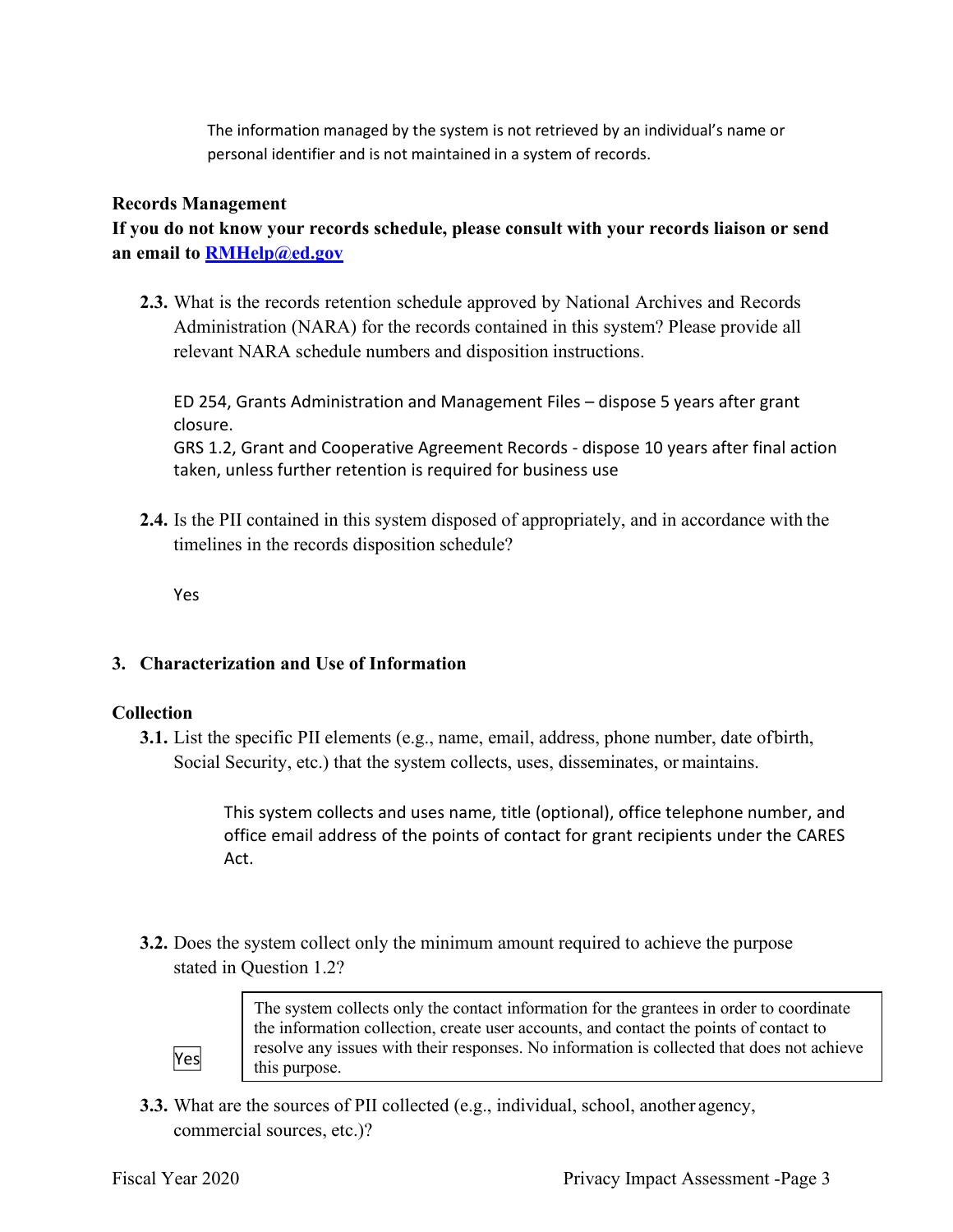The point of contact information already collected with the grant application is used to create accounts for submitting progress reports. ESF grantees may optionally provide information for additional points of contact to the ESF information collection help desk. In both situations, the information is collected directly from the ESF grantees, which are Institutions of Higher Education, State Educational Agencies, and State Governor's Offices.

**3.4.** How is the PII collected from the stated sources listed in Question 3.3 (e.g., paper form, web page, database, etc.)?

The PII already collected in the grant application is retrieved from the grants management system used to initially award the grants. Grant recipients may designate additional or alternative points of contact by providing their names and contact information to the ESF information collection help desk.

**3.5.** How is the PII validated or confirmed to ensure the integrity of the information collected?3 Is there a frequency at which there are continuous checks to ensure the PII remains valid and accurate?

The grantees' points of contact provide the PII directly. The email address provided is validated in the process of establishing a user account for the point of contact, and periodically checked for continued validity prior to annual reporting periods. Other contact information is validated only if needed to resolve issues with information collection responses.

#### **Use**

**3.6.** Describe how the PII is used to achieve the purpose stated in Question 1.2 above.

PII is used to establish user accounts for grantee representatives to use in submitting responses to an approved information collection. The email address is initially used to validate the account. The telephone number is used only if an information collection response contains errors that need to be discussed over the phone rather than through an email exchange.

**3.7.** Is the system using PII for testing/researching new applications or information systems prior to deployment or for training employees?

### No

**3.7.1.** If the above answer is **YES,** what controls are in place to minimize the risk and protect the data?

 $\overline{M}$  N/A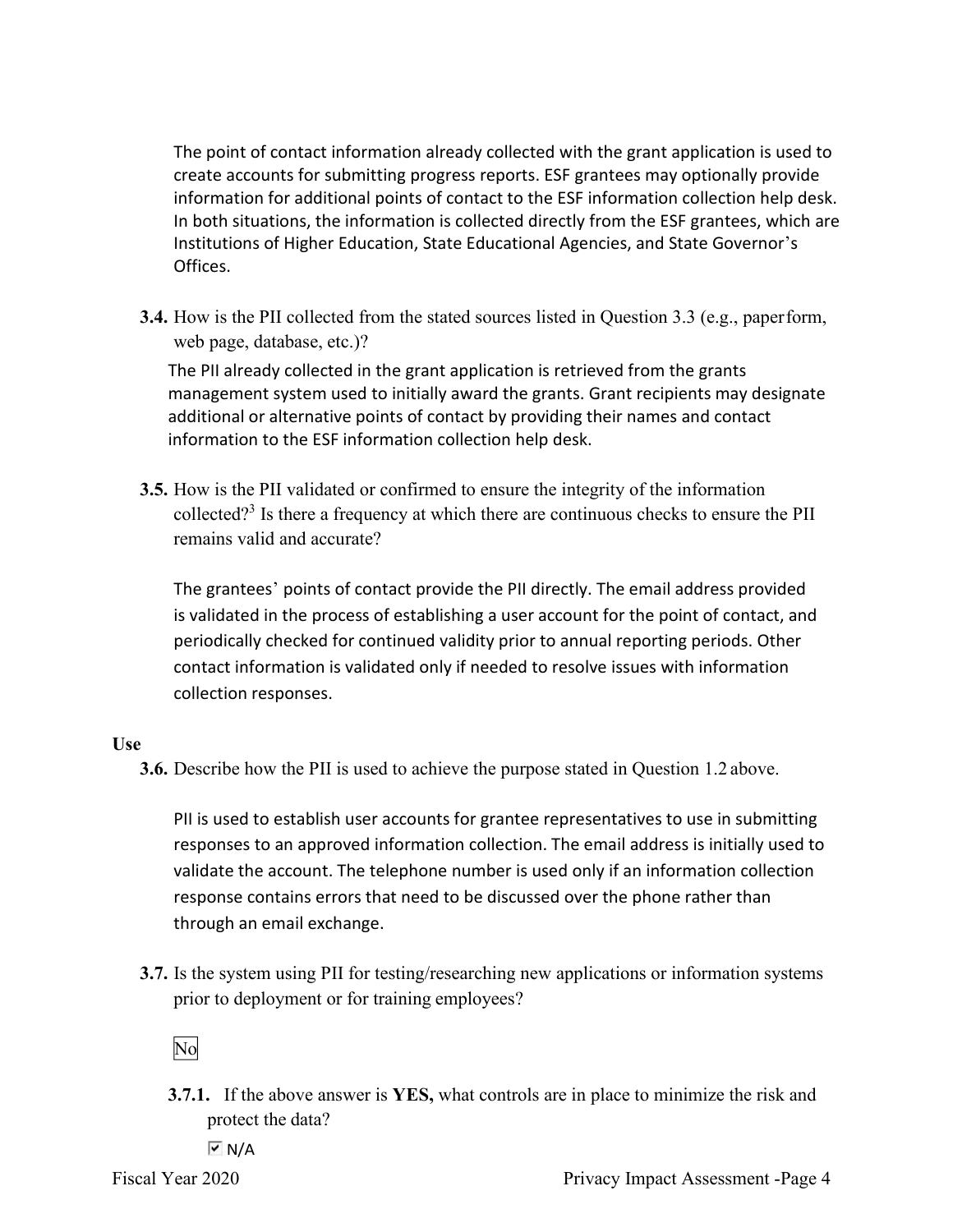*It is the Department's Policy that, in order to collect Social Security Numbers, the System Owner must state the collection is: 1) authorized by law, 2) necessary for an agency purpose, and 3) there is no reasonable alternative.* 

 $3$  Examples include restricted form filling, account verification, editing and validating information as it's collected, and communication with the individual whose information it is.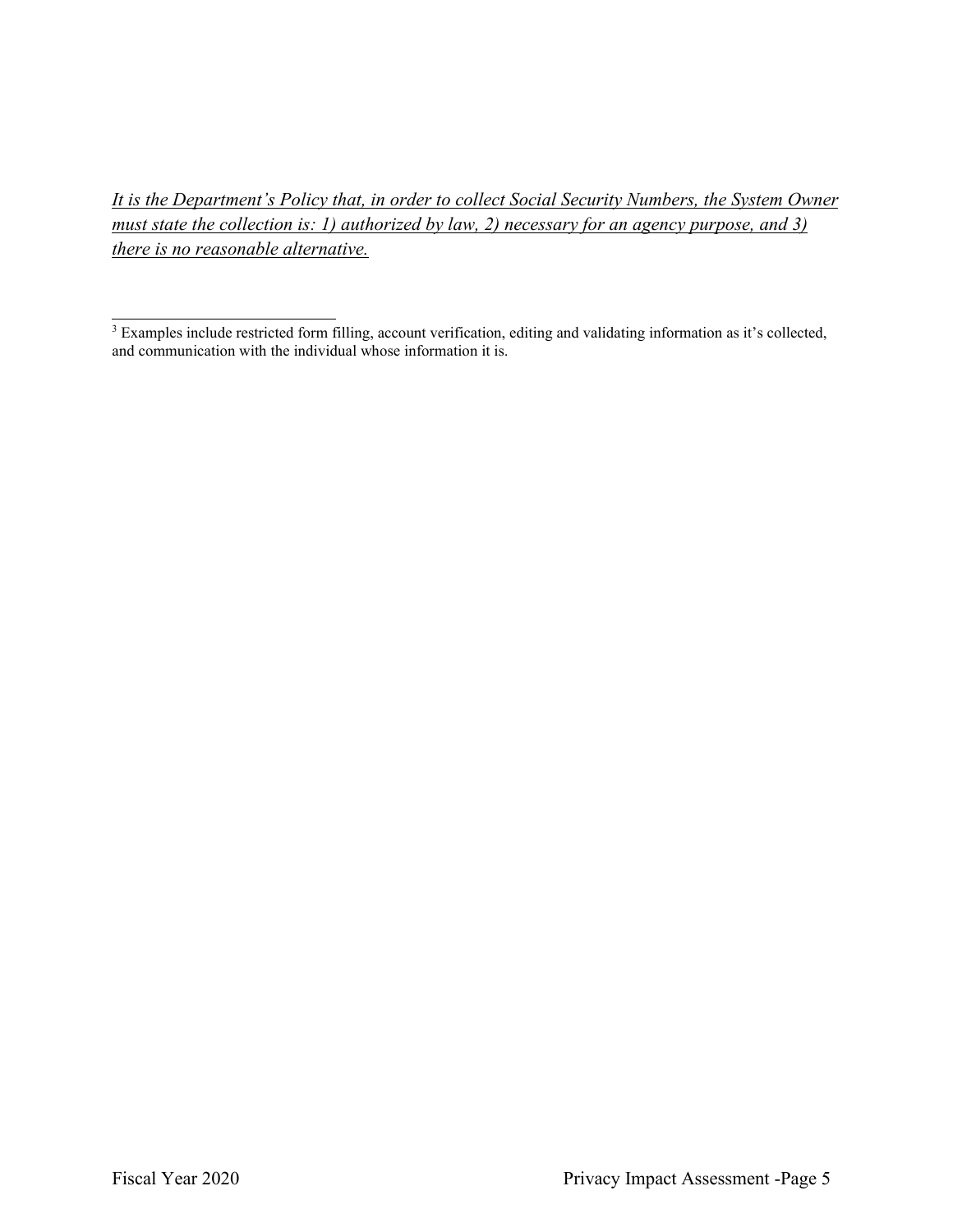**3.8.** Does the system collect Social Security Numbers? Note that if the system maintains Social Security Numbers but does not explicitly collect them, answer 3.8.1 to address the purpose for maintaining them.

No

**3.8.1.** If the above answer is **YES**, explain the purpose for its collection, and how the SSN will be used.

| $\overline{M}$ N/A  |  |
|---------------------|--|
| Click here to enter |  |

**3.8.2.** Specify any alternatives considered in the collection of SSNs and why the alternatives were not selected.

 $\overline{V}$  N/A

Click here to enter

### **4. Notice**

**4.1.** How does the system provide individuals with notice about the collection of PII prior to its collection (e.g., direct notice, such as a Privacy Act Statement (if applicable) or public notice, such as a SORN, PIA,)? If notice is not provided, explain why not.

This PIA is posted on the ed.gov notices page. A link to the posted PIA is included in the Terms of Use page presented upon logging in to information collection service, and in a verification email sent to points of contact during account creation.

**4.2.** Provide the text of the notice or the link to the webpage where the notice is posted if notice is provided other than by SORN or PIA.

 $\overline{M}$  N/A

**4.3.** What opportunities are available for individuals to consent to uses (including new uses of previously collected PII), decline to provide PII, or opt out of the project?

PII (name and email) associated with each ESF grant recipient is retrieved from the ED grants management system to create initial respondent accounts. Each respondent is contacted by email to verify accuracy of the email address and activate their account for submitting progress reports. After activating their accounts, individuals may voluntarily provide additional PII (phone number and title) as part of the information collection. Individuals may refrain from providing a telephone number or title and still be able to complete the information collection. Individuals may modify or deactivate their account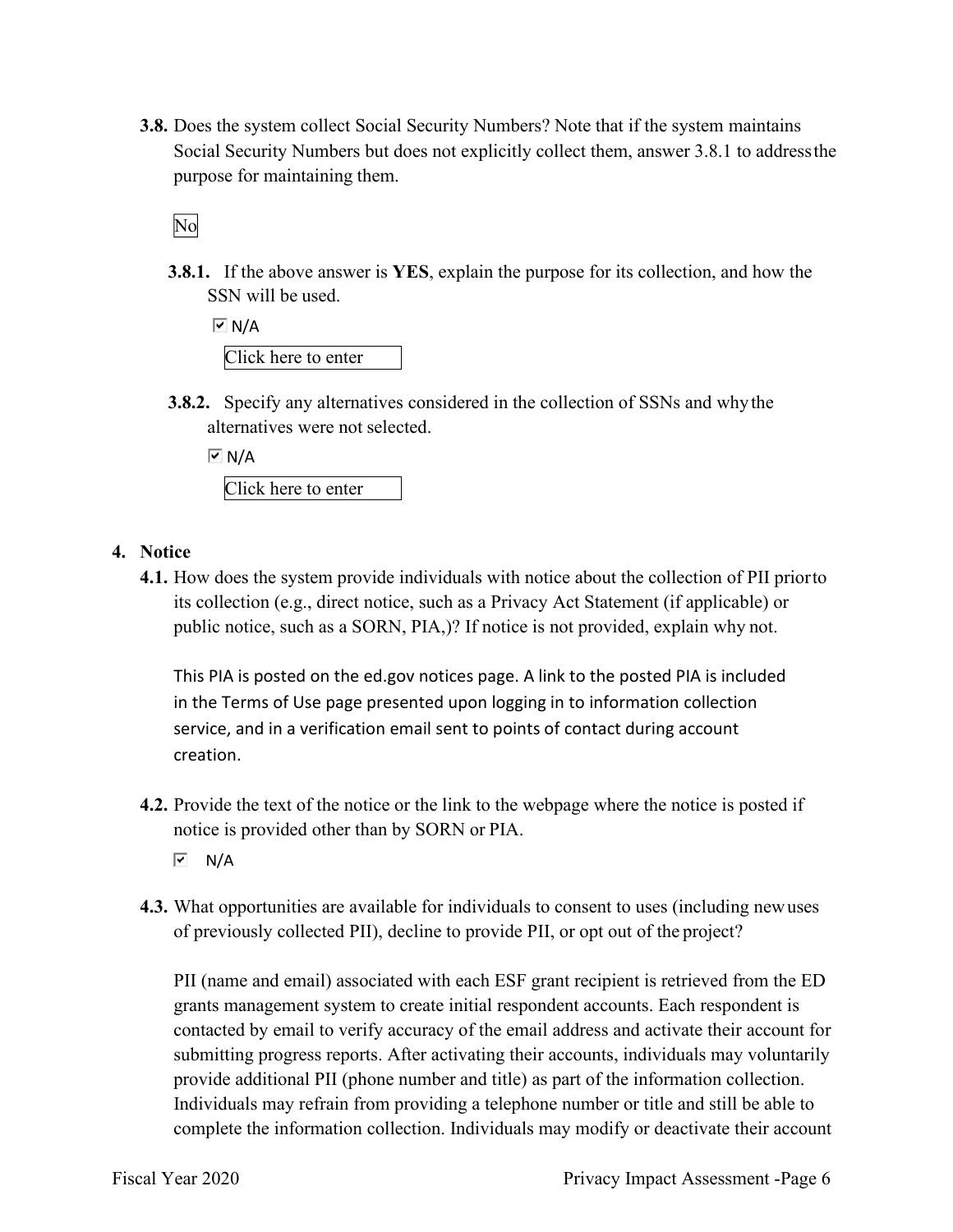at any time by contacting the data collection help desk. Individuals may opt out by not activating their accounts.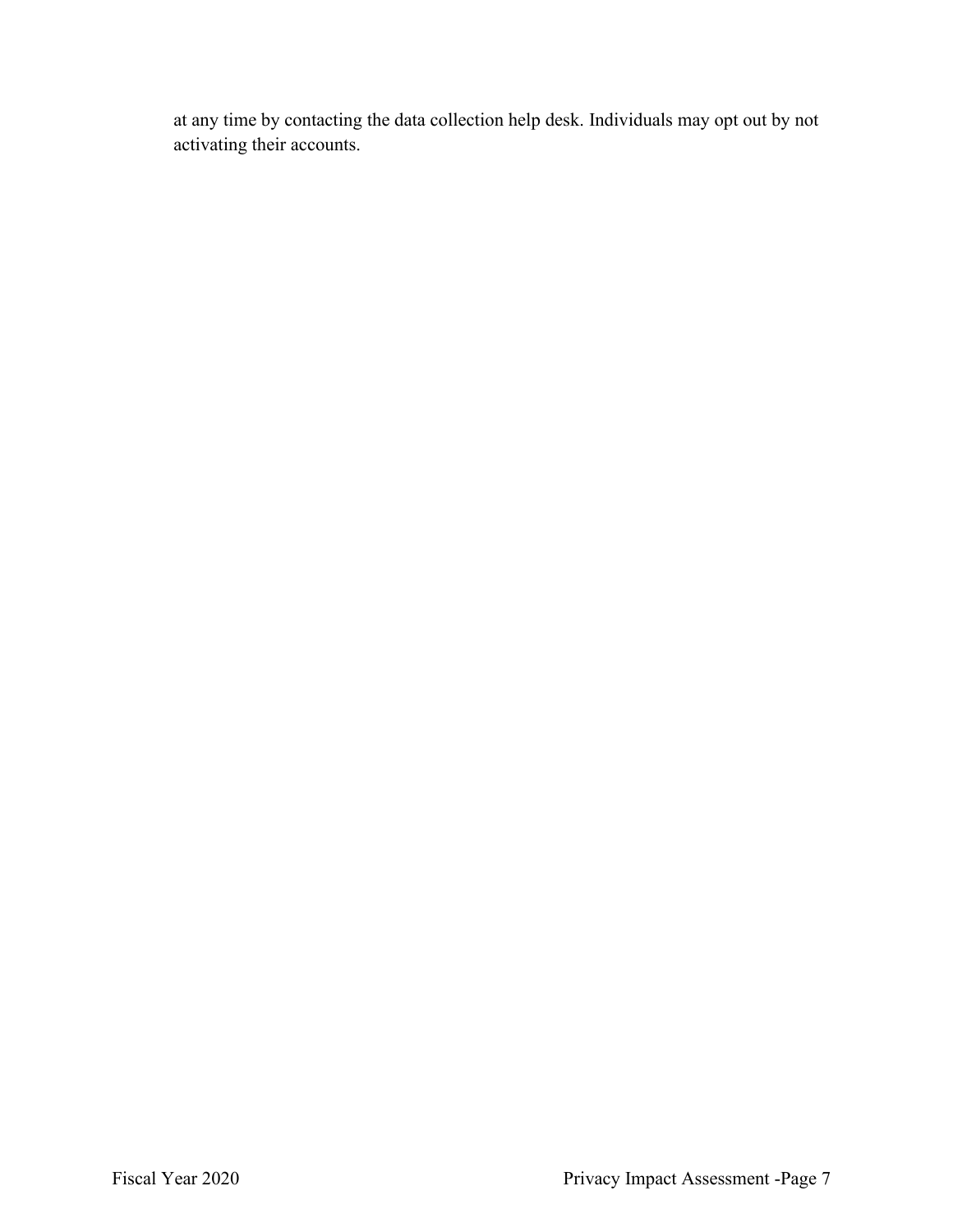**4.4.** Is the notice referenced in Question 4.1 reviewed and revised when there are changes in the practice, policy, or activities that affect the PII and privacy to ensure that individuals are aware of and can consent to, where feasible, these changes?

Yes

#### **5. Information Sharing and Disclosures**

#### **Internal**

**5.1.** Will PII be shared internally with other ED principal offices? If the answer is **NO**, please skip to Question 5.4.

No

- **5.2.** What PII will be shared and with whom?  $\overline{M}$  N/A
- **5.3.** What is the purpose for sharing the specified PII with the specified internal organizations?

 $\overline{M}$  N/A

### **External**

**5.4.** Will the PII contained in the system be shared with external entities (e.g. another agency, school district, the public, etc.)? If the answer is **NO**, please skip to Question 6.1.

No

**5.5.** What PII will be shared and with whom? List programmatic disclosures only.<sup>4</sup> **Note: If you are sharing Social Security Numbers externally, please specifyto whom and for what purpose**.

 $\overline{M}$  N/A

Click here to enter

<sup>4</sup> If this information is covered by Privacy Act System of Records Notice (SORN) please list only relevant programmatic disclosures listed under the Routine Uses section.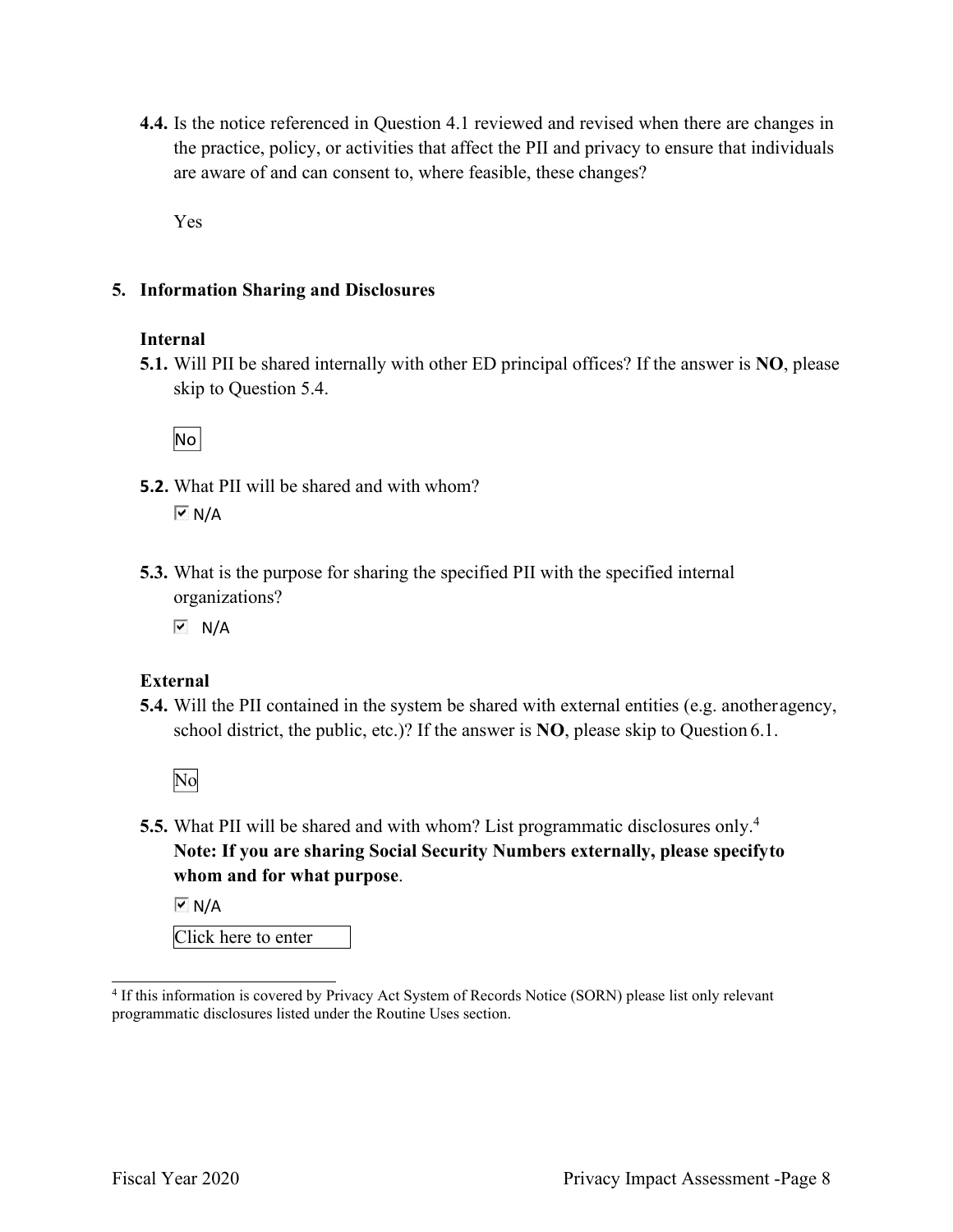**5.6.** What is the purpose for sharing the PII with the specified external entities?

 $\overline{M}$  N/A

Click here to enter

**5.7.** Is the sharing with the external entities authorized?

```
\overline{M} N/A
```
Click here to select.

**5.8.** Is the system able to provide and retain an account of any disclosures made and make it available upon request?

 $\overline{M}$  N/A Click here to select.

**5.9.** How is the PII shared with the external entity (e.g. email, computer match, encrypted line, etc.)?

Click here to enter  $\overline{M}$  N/A

**5.10.** Is the sharing pursuant to a Computer Matching Agreement (CMA), Memorandum of Understanding (MOU), or other type of approved sharing agreement with another agency?

 $\overline{M}$  N/A

Click here to select.

**5.11.** Does the project place limitation on re-disclosure?

 $\overline{M}$  N/A

Click here to select.

#### **6. Redress**

**6.1.** What are the procedures that allow individuals to access their own information?

Individuals may view their account information by clicking the link to the account page in the data collection portal.

**6.2.** What procedures are in place to allow the subject individual to correct inaccurate or erroneous information?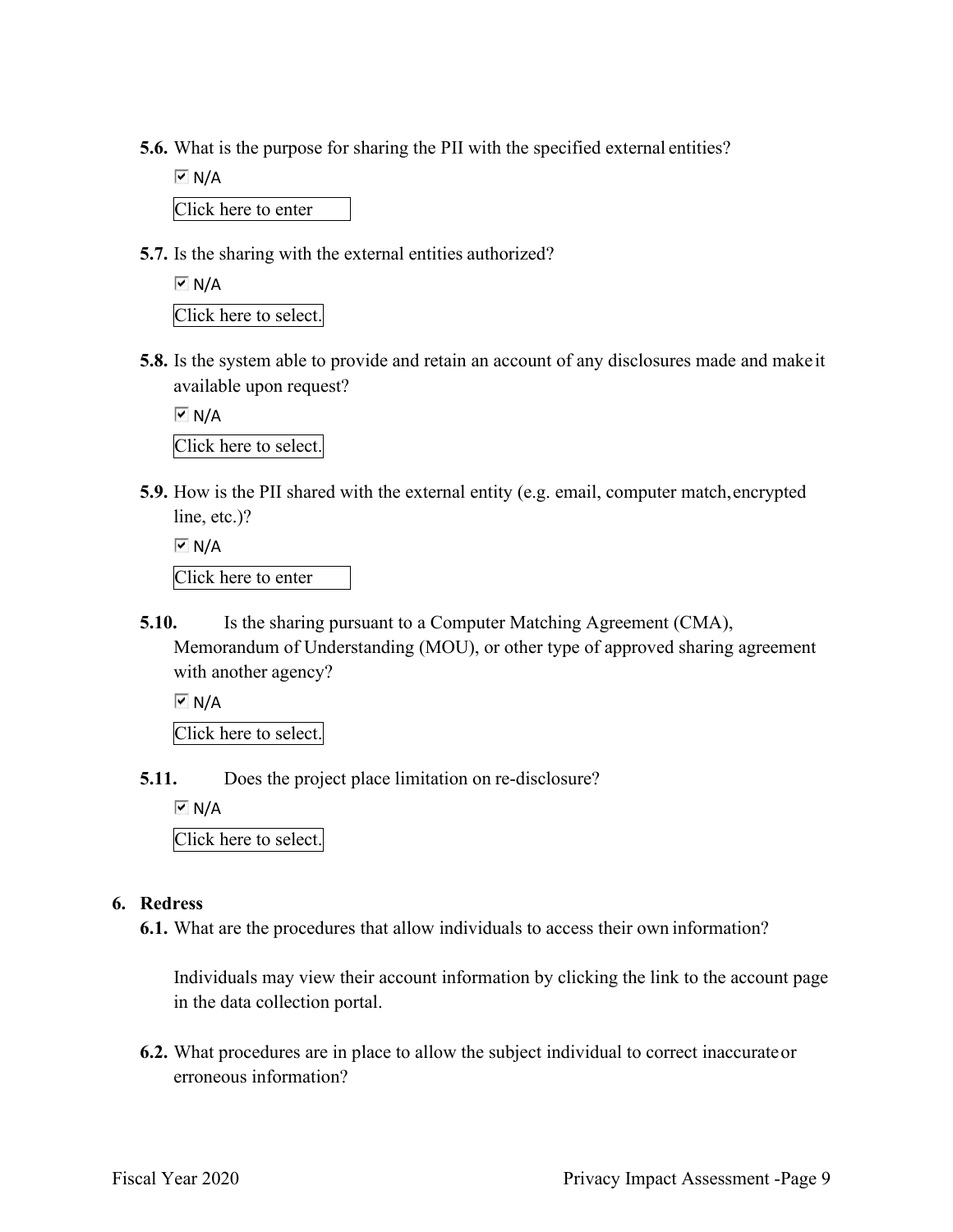Individuals may modify or deactivate their account at any time by contacting the data collection help desk.

**6.3.** How does the project notify individuals about the procedures for correcting their information?

Users are advised of the procedure in the account creation process. A link to the account page is listed on the website for all users once logged in; the account page includes instructions on how to contact the help desk to correct user information.

### **7. Safeguards**

## *If you are unsure which safeguards will apply, please consult with you[rISSO.](https://share.ed.gov/teams/OCIO/IA/SEA/SEA_Collab/SitePages/ED%20ISSOs.aspx)*

**7.1.** Does the principal office work with their CSO/ISSO to build privacy & security into the system and build privacy extensions to the extent feasible?

Yes

**7.2.** Is an Authority to Operate (ATO) required?



**7.3.** Under [NIST FIPS Pub. 199,](https://nvlpubs.nist.gov/nistpubs/FIPS/NIST.FIPS.199.pdf) what is the security categorization of the system:

 $\Box$  N/A Moderate

**7.4.** What administrative, technical, and physical safeguards are in place to protect the information?

The Portal's internal network is protected from unauthorized access by firewalls. The network environment—including firewalls, servers, and desktops—are all protected from intrusions and viruses using the latest firewall and advanced malware mitigation solutions.

The system restricts the use of the data collection tool to authorized users with valid credentials and authority to complete the annual performance report on behalf of the grantee. Grantees are provisioned user accounts for submitting responses to the approved information collection using the web application dedicated to that purpose.

Access to the Portal web or database services are controlled using technical controls that ensure only authorized individuals can access the system. These services are scanned for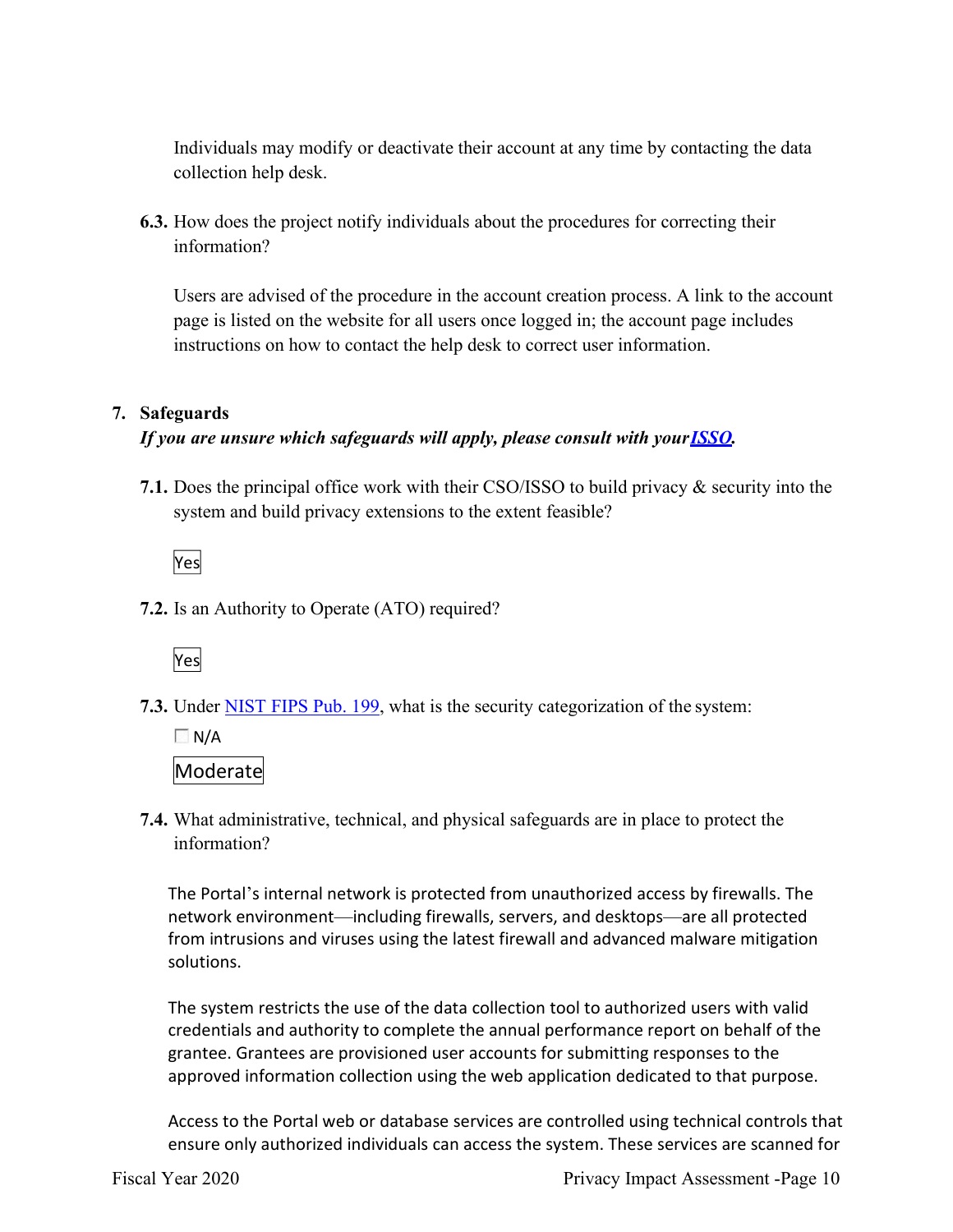vulnerabilities and patched regularly to minimize the chance of a system/data compromise. All services are configured to forward logs to a centralized log repository that are monitored by security staff to identify misuse or threat actor attempts to compromise systems.

The Portal has technical and administrative controls in place that are compliant with the Federal Information Security Modernization Act (FISMA) and with National Institute of Standards and Technology (NIST) standards and guidelines. The system also operates under an approved Authorization to Operate.

The System Security Plan details the security and privacy requirements and describes the controls that are in place to meet those requirements.

The computer system employed by the Department offers a high degree of resistance to tampering and circumvention. This security system limits data access to Department and contract staff on a "need to know" basis and controls individual users' ability to access and alter records within the system.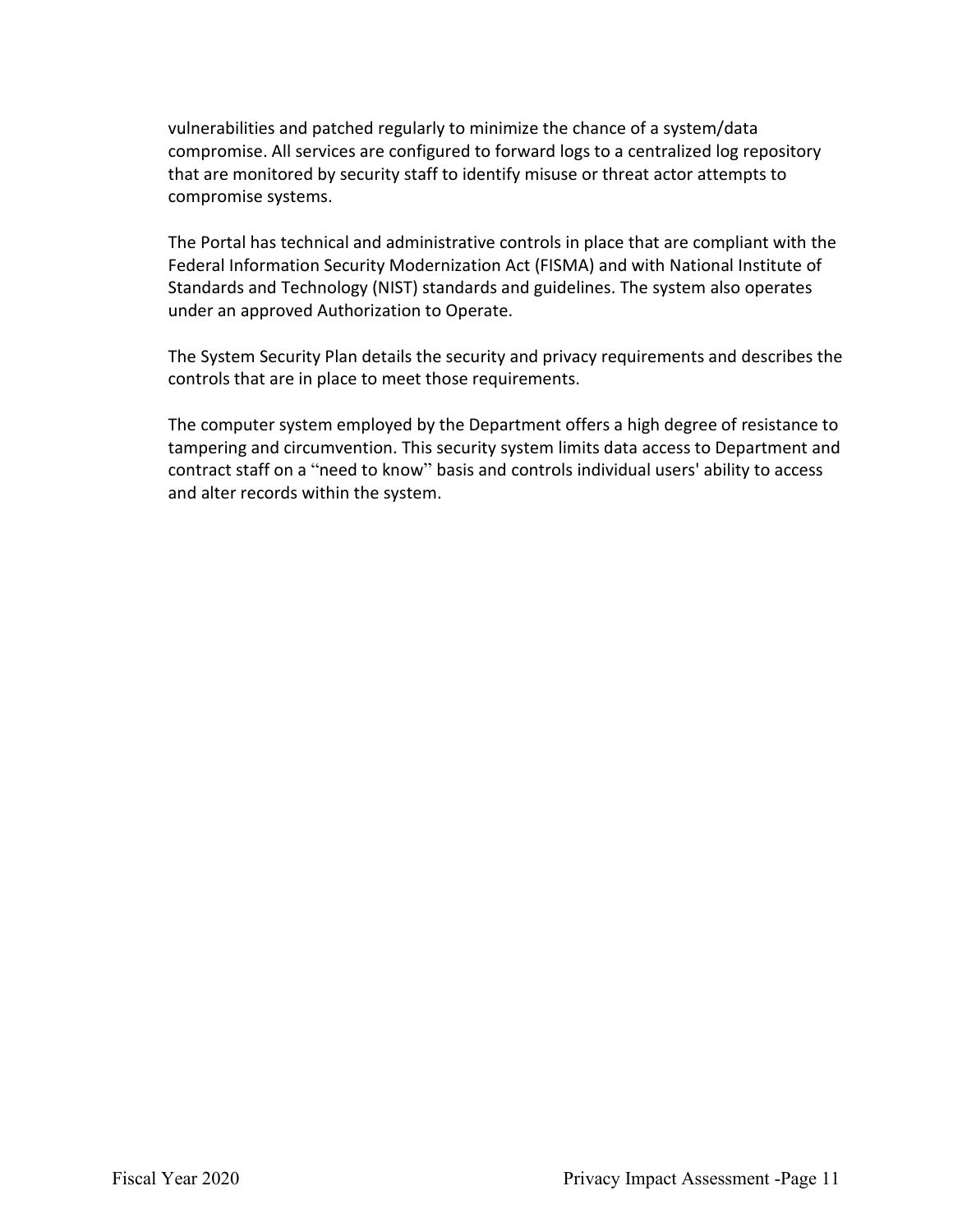**7.5.** Is the information in the system appropriately secured in accordance with the IT security requirements and procedures as required by Federal law and policy?

Yes

**7.6.** Has a risk assessment been conducted where appropriate security controls to protect against that risk have been identified and implemented?

Yes

**7.7.** Please describe any monitoring, testing or evaluation conducted on a regular basis to ensure the security controls continue to work properly at safeguarding the PII.

The system implements the Department's Risk Management Framework (RMF) processes and will be included in the Information System Continuous Monitoring (ISCM) program to minimize new threats or vulnerabilities. The continuous monitoring of security and privacy control effectiveness facilitates Ongoing Security Authorization (OSA) after the initial authorization is granted. The OSA program supports improved near real time risk reporting in accordance with updated NIST guidelines.

### **8. Auditing and Accountability**

**8.1.** How does the system owner assess and ensure that the PII is used in accordance with stated practices in this PIA?

The system owner reviews the website whenever functionality is changed to ensure the PII collection and usage practices are consistent with this PIA. The system owner also reviews weekly reports from the data collection help desk during annual data collection periods, which report any uses of the collected PII to contact grantee points of contact, in order to validate PII is used in accordance with the practices stated in this PIA. The system owner receives notifications of any information security incidents if they occur, and receives monthly reports of independent tests for vulnerabilities in the system's security protections.

**8.2.** Does the system owner continuously monitor and audit the privacy controls to ensure effective implementation?

Yes

**8.3.** What are the privacy risks associated with this system and how are those risks mitigated?